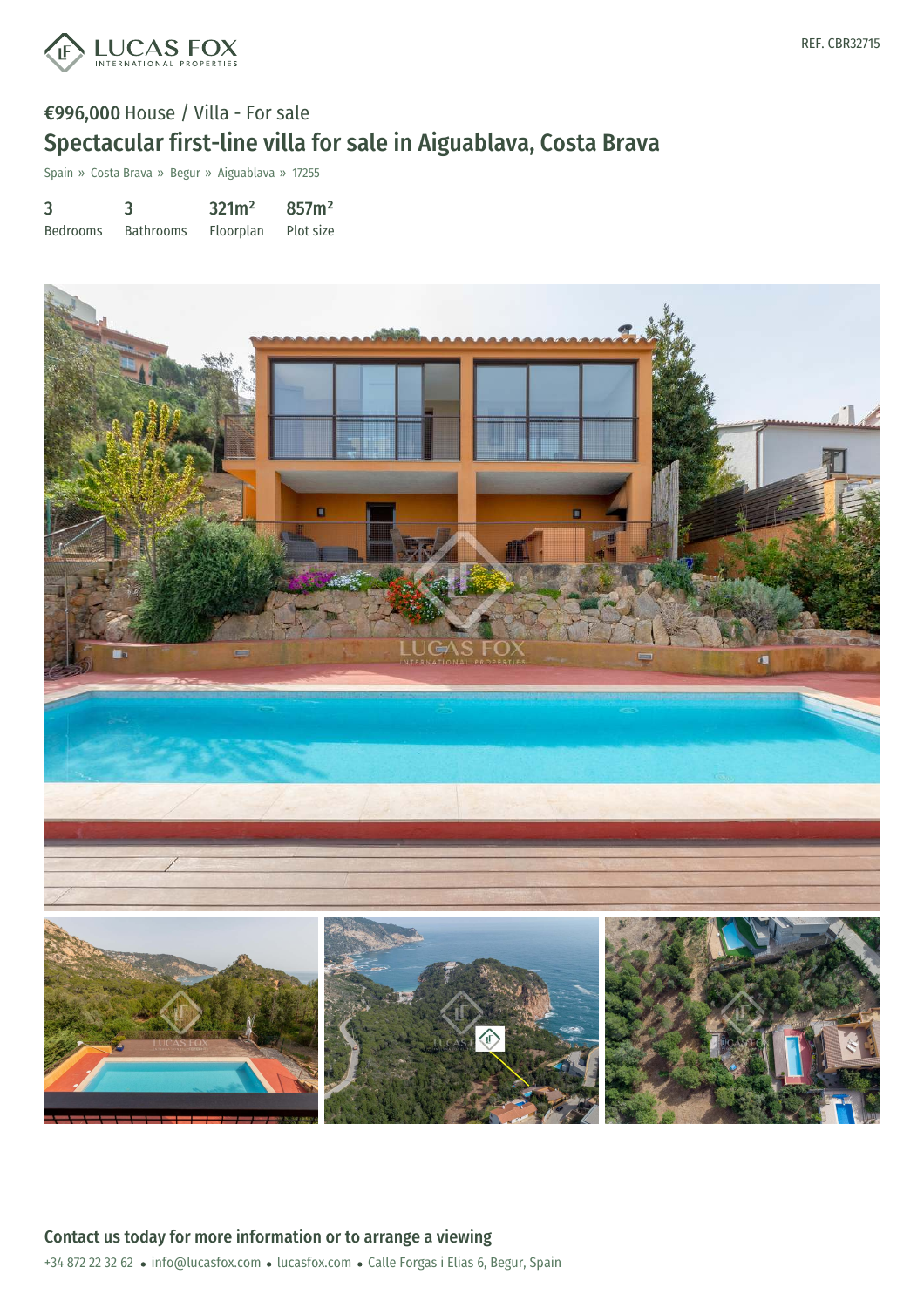

# €996,000 House / Villa - For sale Spectacular first-line villa for sale in Aiguablava, Costa Brava

Spain » Costa Brava » Begur » Aiguablava » 17255

| 3               | 3                | 321m <sup>2</sup> | 857m <sup>2</sup> |
|-----------------|------------------|-------------------|-------------------|
| <b>Bedrooms</b> | <b>Bathrooms</b> | Floorplan         | Plot size         |

#### OVERVIEW

### Excellent seafront villa in Aiguablava with outstanding sea views and a very short walk from the beach.

Ideally situated in a quiet residential cul-de-sac with no through traffic, this outstanding property overlooks a large area of protected woodland and enjoys uninterrupted panoramic views across the bay of Aiguablava. The exquisite sandy beach of Aiguablava, with its chic waterside restaurants, is only a 10-minute walk away.

Sitting on a gently sloping plot of 857 sqm, the property benefits from a large heated swimming pool, a large outdoor terrace, a barbecue and outdoor dining area and a relaxation platform at the end of the garden surrounded by nature. The garden offers a high level of privacy.

The property was built in 1990 and has been maintained in excellent condition ever since, having recently undergone an extensive refurbishment.

The property is distributed over three floors. We enter the property and descend some steps to arrive at the middle floor, where we find the open-plan living room and fully-equipped kitchen with superb sea views.

Leading off the living room, we find an enclosed terrace overlooking the garden and again offering wonderful sea views. Next to the living room, we find the master bedroom with a large en-suite bathroom and also enjoying sea views.

Stairs lead up to the first floor, where we find two double bedrooms and a bathroom. One of the bedrooms has its own en-suite bathroom. Also, on the first floor, we find the impressive and ample roof terrace offering outstanding sea views.

On the lower floor of the [property](mailto:info@lucasfox.com) we find a [bathr](https://www.lucasfox.com)oom servicing the swimming pool area and additional storage space. This area has huge potential to be developed into further bedrooms and bathrooms if needed.

To the front of the property, we find a large area dedicated to outdoor parking.



[lucasfox.com/go/cbr32715](https://www.lucasfox.com/go/cbr32715)

Sea views, Garden, Heated swimming pool, Terrace, Balcony, Built-in wardrobes, Double glazing, Equipped Kitchen, Pet-friendly